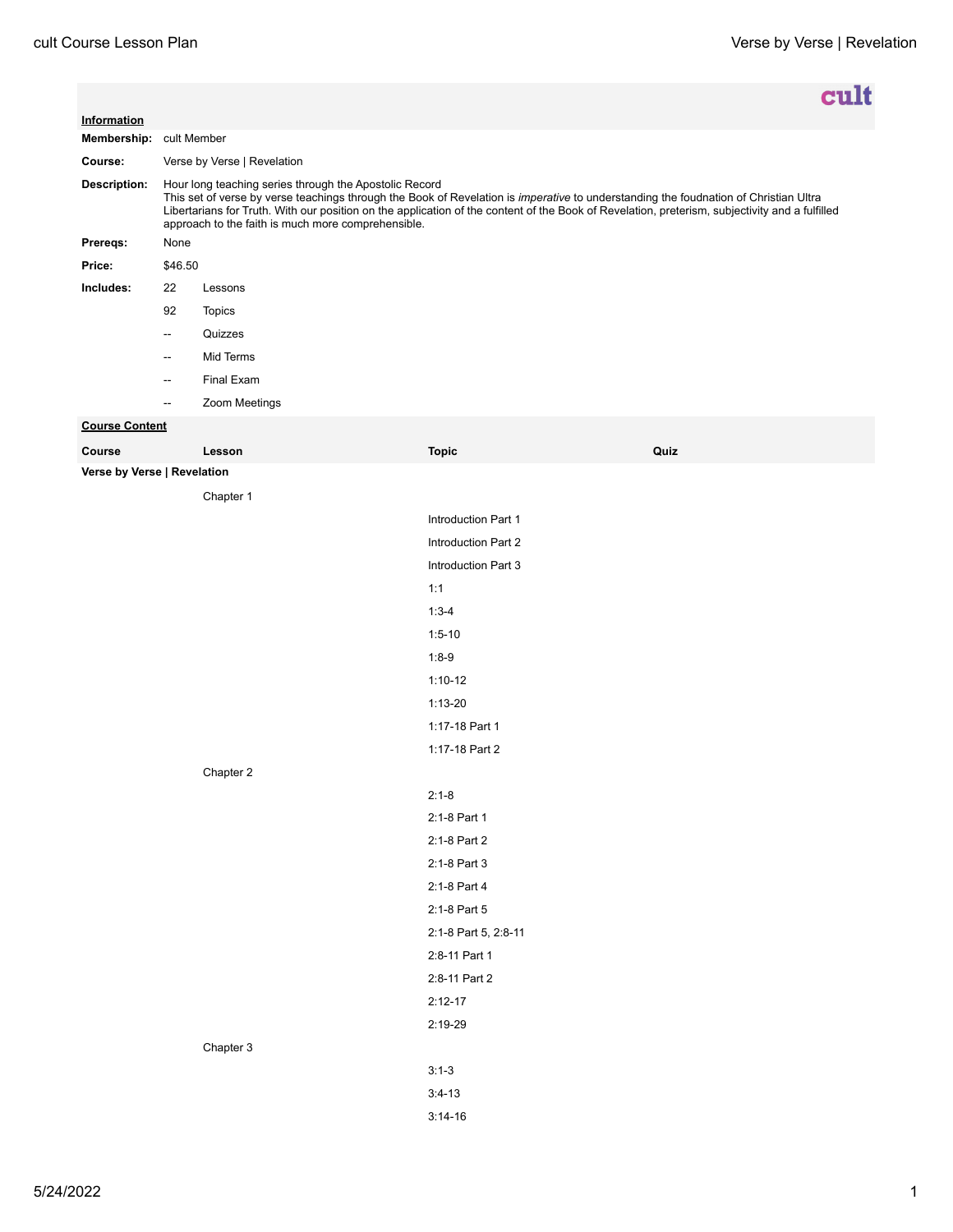|            | $3:16-19$            |
|------------|----------------------|
|            | $3:20 - 4:1$         |
| Chapter 4  |                      |
|            | $4:1 - 4$            |
|            | 4:5-End              |
| Chapter 5  |                      |
|            | 5 Part 1             |
|            | 5 Part 2             |
|            | 5 Part 3             |
| Chapter 6  |                      |
|            | 6 Part 1             |
|            | 6 Part 2             |
|            | 6 Part 3             |
|            | 6 Part 4             |
|            | 6 Part 5             |
|            | 6 Part 6             |
|            | 6 Part 7             |
| Chapter 7  |                      |
|            | 7 Part 1             |
|            | 7 Part 2             |
|            | 7 Part 3             |
| Chapter 8  |                      |
|            | 8 Part 1             |
|            | 8 Part 2             |
|            | 8 Part 3             |
| Chapter 9  |                      |
|            | 9 Part 1             |
|            | 9 Part 2             |
|            | 9 Part 3             |
| Chapter 10 |                      |
|            | 10 Part 1            |
|            | 10 Part 2            |
|            | 10 Part 3            |
|            | 10 Part 4            |
| Chapter 11 |                      |
|            | 11 Part 2            |
|            | 11 Part 3            |
|            | 11 Part 4            |
|            | 11 Part 5            |
|            | 11 Part 6, 12 Part 1 |
| Chapter 12 |                      |
|            | 12 Part 2            |
|            | 12 Part 3            |
| Chapter 13 |                      |
|            | 13 Part 1            |
|            | 13 Part 2            |